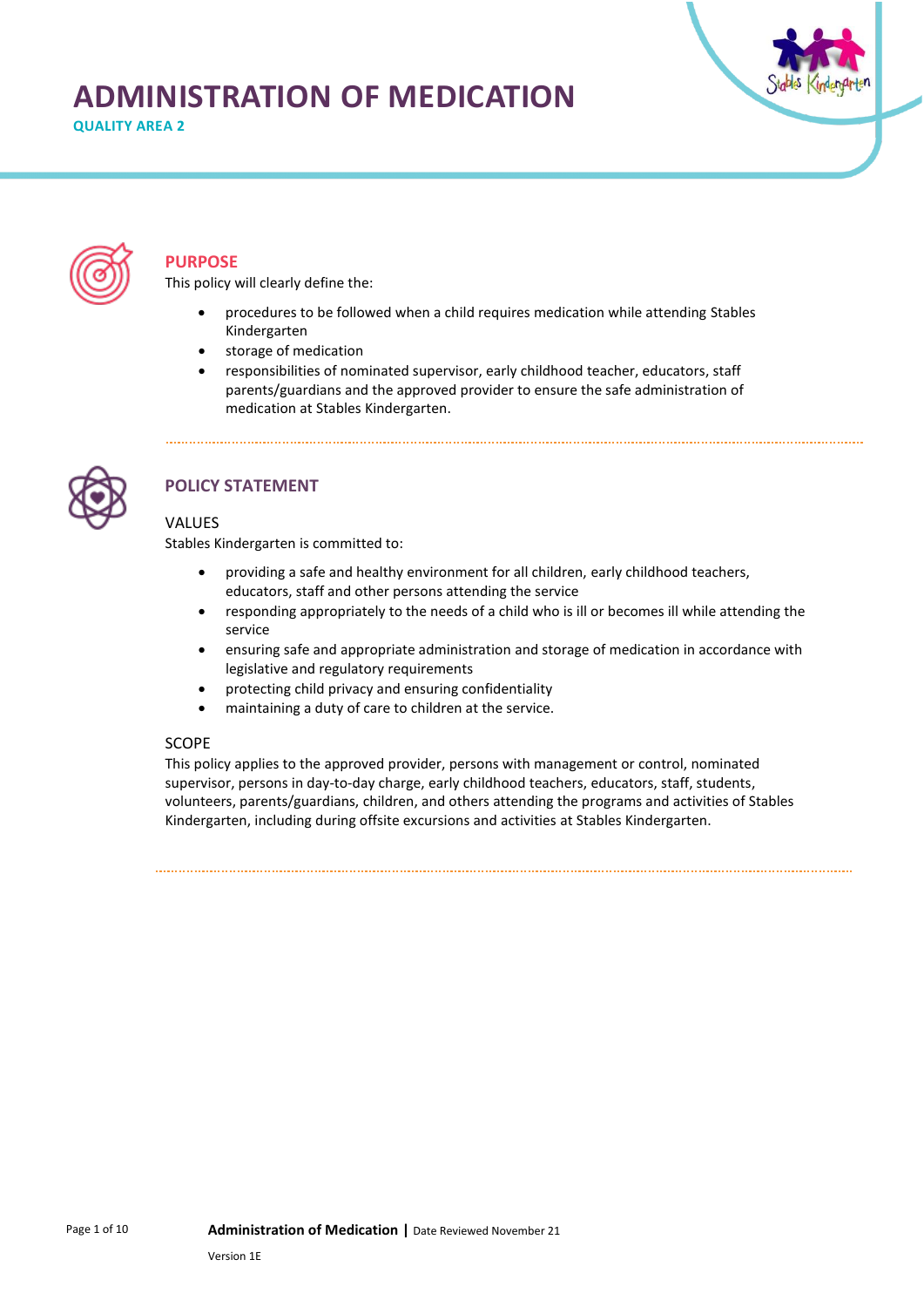| <b>RESPONSIBILITIES</b>                                                                                                                                                                                                                                                                                           | with management or control<br>Approved provider and persons | persons in day-to-day charge<br>Nominated supervisor and | educators and all other staff<br>Early childhood teacher, | Parents/guardians | students<br>Contractors, volunteers and |
|-------------------------------------------------------------------------------------------------------------------------------------------------------------------------------------------------------------------------------------------------------------------------------------------------------------------|-------------------------------------------------------------|----------------------------------------------------------|-----------------------------------------------------------|-------------------|-----------------------------------------|
| R indicates legislation requirement, and should not be deleted                                                                                                                                                                                                                                                    |                                                             |                                                          |                                                           |                   |                                         |
| Ensuring that parents/guardians are provided with access to this<br>policy                                                                                                                                                                                                                                        | $\mathsf{R}$                                                | $\sqrt{}$                                                | $\sqrt{}$                                                 |                   |                                         |
| Communicating with parents/guardians about the procedures<br>outlined in this policy and the parent/guardian responsibilities<br>when requesting medication be administered to their child, and<br>making the medication record available for parents/guardians to<br>record information during operational hours | $\mathsf{R}$                                                | $\sqrt{}$                                                | $\sqrt{}$                                                 |                   |                                         |
| Ensuring that at least one educator on duty has a current<br>approved first aid qualification, anaphylaxis management<br>training and asthma management training (Regulation 136)                                                                                                                                 | R                                                           | $\sqrt{ }$                                               |                                                           |                   |                                         |
| Ensuring that all staff are familiar with the procedures for the<br>administration of medication (refer to Attachment 1)                                                                                                                                                                                          | $\mathsf{R}$                                                | $\sqrt{ }$                                               | $\sqrt{}$                                                 |                   |                                         |
| Ensuring that each child's enrolment form provides details of the<br>name, address and telephone number of any person who is<br>authorised to consent to medical treatment of, or to authorise<br>administration of medication to the child (Regulation 160(3)(iv))                                               | $\mathsf{R}$                                                | $\sqrt{}$                                                | $\sqrt{}$                                                 |                   |                                         |
| Ensuring that medication is only administered to a child being<br>educated and cared for by Stables Kindergarten when it is<br>authorised (written or verbal), except in the case of an<br>anaphylaxis or asthma emergency (Regulations 93, 94)                                                                   | R                                                           | $\sqrt{}$                                                | V                                                         |                   |                                         |
| Ensuring that a medication record (refer to Sources) meets the<br>requirements set out in Regulation $92(3)$ and is always available<br>for recording the administration of medication to children at the<br>service                                                                                              | R                                                           | $\sqrt{}$                                                | $\sqrt{}$                                                 |                   |                                         |
| Ensuring that all details in the medication record (refer to<br>Sources) have been completed by parents/guardians/authorised<br>persons in accordance with Regulation 92(3) prior to<br>administering medication                                                                                                  | $\overline{\mathsf{R}}$                                     | $\sqrt{ }$                                               | $\sqrt{}$                                                 |                   |                                         |
| Ensuring that medication records are kept and stored securely<br>until the end of 3 years after the last date on which the child was<br>educated and cared for by the service (Regulation 183(2)(d))                                                                                                              | R                                                           | $\sqrt{ }$                                               | $\sqrt{}$                                                 |                   |                                         |
| Ensuring that the medication is administered in accordance with<br>Regulation 95, and 96 if relevant (refer to Attachment 1)                                                                                                                                                                                      | $\mathsf{R}$                                                | R                                                        | R                                                         |                   |                                         |
| Informing the ECT or educator if any medication has been<br>administered to the child before bringing them to the service,<br>and if the administration of that medication is relevant to or may<br>affect the care provided to the child at the service                                                          |                                                             |                                                          |                                                           | $\sqrt{}$         |                                         |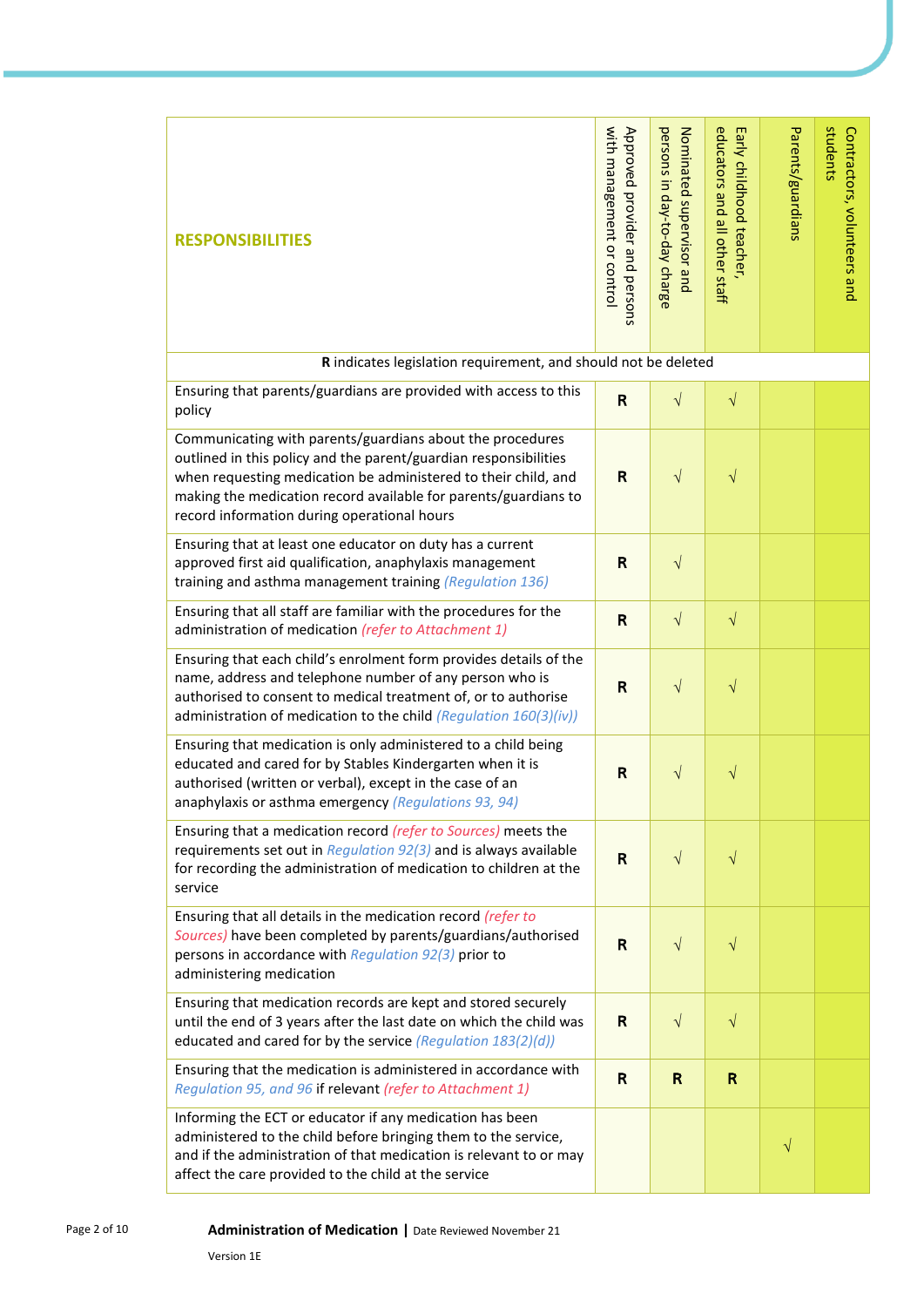| Physically handing the medication to a staff member and<br>informing them of the appropriate storage and administration<br>instructions for the medication provided                                                                                                                                                                                                                                                                                                                                         |            |            |           | $\sqrt{}$ |  |
|-------------------------------------------------------------------------------------------------------------------------------------------------------------------------------------------------------------------------------------------------------------------------------------------------------------------------------------------------------------------------------------------------------------------------------------------------------------------------------------------------------------|------------|------------|-----------|-----------|--|
| Ensuring that no medication or over-the-counter (refer to<br>Definitions) products are left in their child's bag or locker                                                                                                                                                                                                                                                                                                                                                                                  |            |            |           | $\sqrt{}$ |  |
| Ensuring that medication is not accessible to children and is<br>stored in a childproof container (including in the refrigerator for<br>medications requiring refrigeration)                                                                                                                                                                                                                                                                                                                                | R          | $\sqrt{ }$ | $\sqrt{}$ |           |  |
| Obtaining verbal authorisation for the administration of<br>medication from the child's parents/guardians/authorised<br>person (as recorded in the child's enrolment record), or a<br>registered medical practitioner or medical emergency services<br>when an authorised person cannot reasonably be contacted in<br>an emergency (Regulation (93)(5)(b))                                                                                                                                                  | R          | $\sqrt{}$  | $\sqrt{}$ |           |  |
| Ensuring that parents/guardians are given written notice as soon<br>as is practicable if medication has been administered in an<br>emergency and where authorisation has been given verbally<br>(Regulation 93(2))                                                                                                                                                                                                                                                                                          | R          | $\sqrt{}$  | $\sqrt{}$ |           |  |
| Ensuring that the parent/guardian of the child and emergency<br>services are notified as soon as is practicable when medication<br>has been administered in an anaphylaxis or asthma emergency<br>(Regulation 94(2))                                                                                                                                                                                                                                                                                        | R          | $\sqrt{ }$ | $\sqrt{}$ |           |  |
| Being aware of children who require medication for ongoing<br>conditions or in emergencies, and ensuring that the medical<br>management plans are completed and attached to the child's<br>enrolment form (Regulation 162), and displayed for use by those<br>caring for children (being sensitive to privacy requirements)                                                                                                                                                                                 | R          | $\sqrt{}$  | $\sqrt{}$ |           |  |
| Providing a current medical management plan when their child<br>requires long-term treatment of a condition that includes<br>medication, or their child has been prescribed medication to be<br>used for a diagnosed condition in an emergency                                                                                                                                                                                                                                                              |            |            |           | $\sqrt{}$ |  |
| Developing and reviewing procedures for the authorisation and<br>administration of medication required for the treatment or<br>management of long-term conditions (refer to Attachment 1)                                                                                                                                                                                                                                                                                                                   | $\sqrt{ }$ |            |           |           |  |
| Documenting situations in which an authorised person has<br>provided verbal authorisation but has refused to confirm the<br>authorisation in writing (these notes are to be kept with the<br>child's enrolment record)                                                                                                                                                                                                                                                                                      | $\sqrt{}$  | $\sqrt{}$  |           |           |  |
| Informing parents/guardians as soon as is practicable if an<br>incident occurs in which the child was administered the incorrect<br>medication or incorrect dose, staff forgot to administer the<br>medication or the medication was administered at the wrong<br>time. Staff must also ensure that any medication that is<br>accidentally dropped is not administered to a child or returned<br>to the original container, and that parents/guardians are<br>informed if an incident of this nature occurs | R          | V          | V         |           |  |
| Informing parents/guardians that non-prescribed medication<br>(with the exception of sunscreen) will only be administered for a<br>maximum of 48 hours, after which a medical management plan<br>from a doctor will be required for its continued use                                                                                                                                                                                                                                                       | $\sqrt{}$  | $\sqrt{}$  | $\sqrt{}$ |           |  |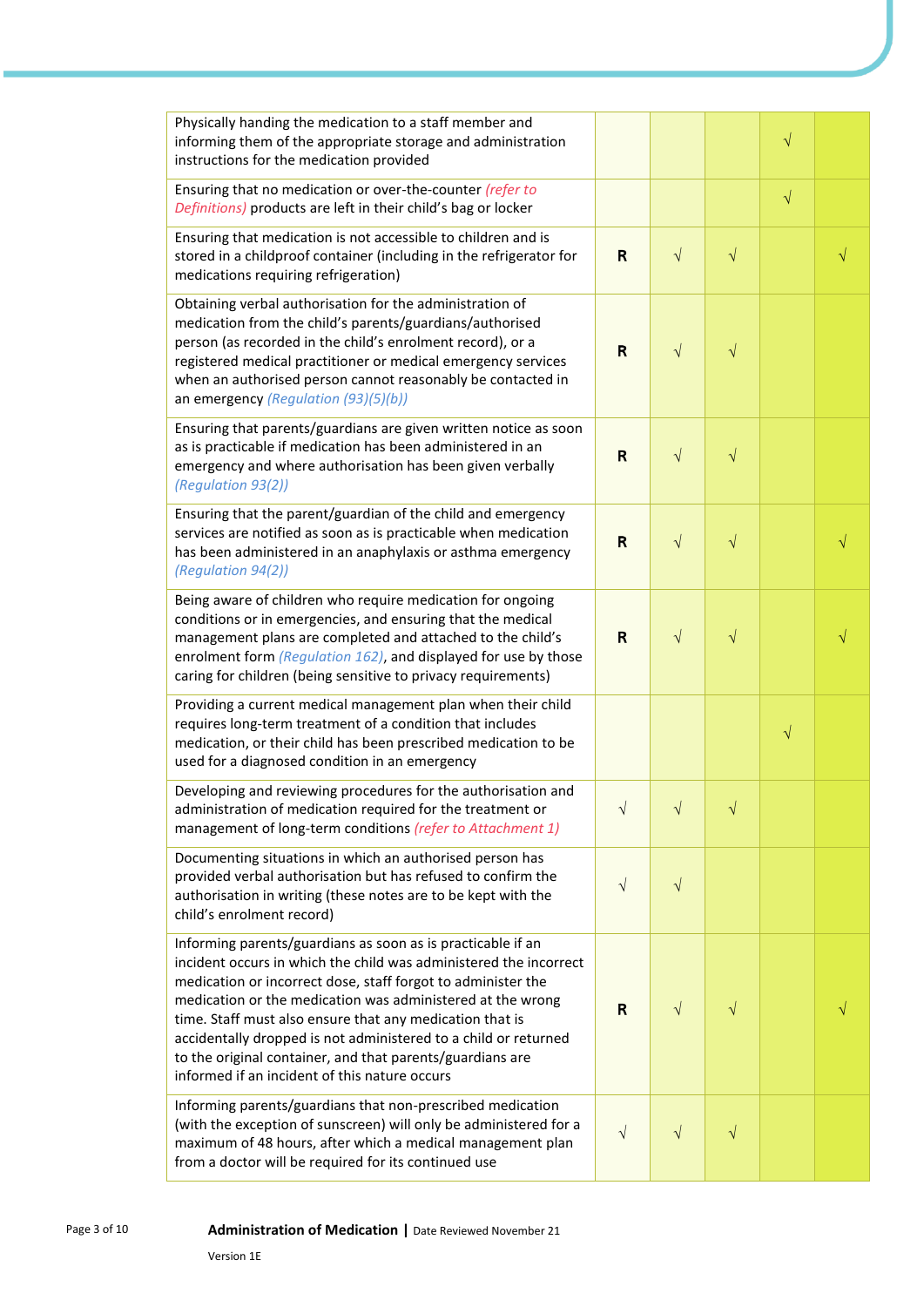| Clearly labelling non-prescription medications and over-the-<br>counter products (for example sun block and nappy cream) with<br>the child's name. The instructions and use-by dates must also be<br>visible                                    |   | $\sqrt{ }$ |  |  |
|-------------------------------------------------------------------------------------------------------------------------------------------------------------------------------------------------------------------------------------------------|---|------------|--|--|
| Informing parents/guardians that paracetamol is not supplied by<br>Stables Kindergarten and that the administration of paracetamol<br>will be in line with the administration of all other medication<br>(refer to Attachment 2)                | V | $\sqrt{ }$ |  |  |
| Ensuring medication is taken home at the end of each<br>session/day. Unless the medication is stored at the service as<br>part of the child's medical management plan (refer to Dealing<br>with Medical Conditions Policy)                      |   | $\sqrt{}$  |  |  |
| Ensuring that if a child over preschool age at the service is<br>permitted to self-administer medication (Regulation 96), an<br>authorisation for the child to self-administer medication is<br>recorded in the medication record for the child | R | $\sqrt{ }$ |  |  |



## **PROCEDURES**

- **Procedures for the safe administration of medication** *refer to Attachment 1*
- **Administration of paracetamol** *refer to Attachment 2*

## **BACKGROUND AND LEGISLATION**

#### BACKGROUND

#### **Authorisation to administer medication**

Medication (including prescription, non-prescription, over-the-counter and homeopathic medications) must not be administered to a child at a service without the authorisation of a parent/guardian or person with the lawful authority to consent to the administration of medical attention to the child.

In the case of an anaphylaxis or asthma emergency, where the child does not have a medical management plan or other form of authorisation, first aid treatment is provided as described in the *Anaphylaxis Policy* and *Asthma Policy.* In this circumstance, the child's parent/guardian and emergency services must be contacted as soon as possible after first aid has commenced *(Regulation 94)*. In these instances, notifications of serious incidents *(refer to Definitions)* must be made to the regulatory authority (DET) *(refer to Definition)* as soon as is practicable but not later than 24 hours after the occurrence *(National Law: Section 174(2), Regulation 175, 176) (refer to Incident, Injury, Trauma and Illness Policy)*.

In the case of all other emergencies, it is acceptable to obtain verbal consent from a parent/guardian, or to obtain consent from a registered medical practitioner or medical emergency services if the child's parent/guardian cannot be contacted.

#### **Administration of medication**

The approved provider must ensure that when early childhood teachers/educator administers medication, they must follow the guidelines of this policy and the procedures outlined in *Attachment1*.

A medication record must be completed with the following information:

- a) the name of the child
- b) the authorisation to administer medication (including self-administration, if applicable) signed by a parent/guardian or a person named in the child's enrolment record as authorised to consent to administration of medication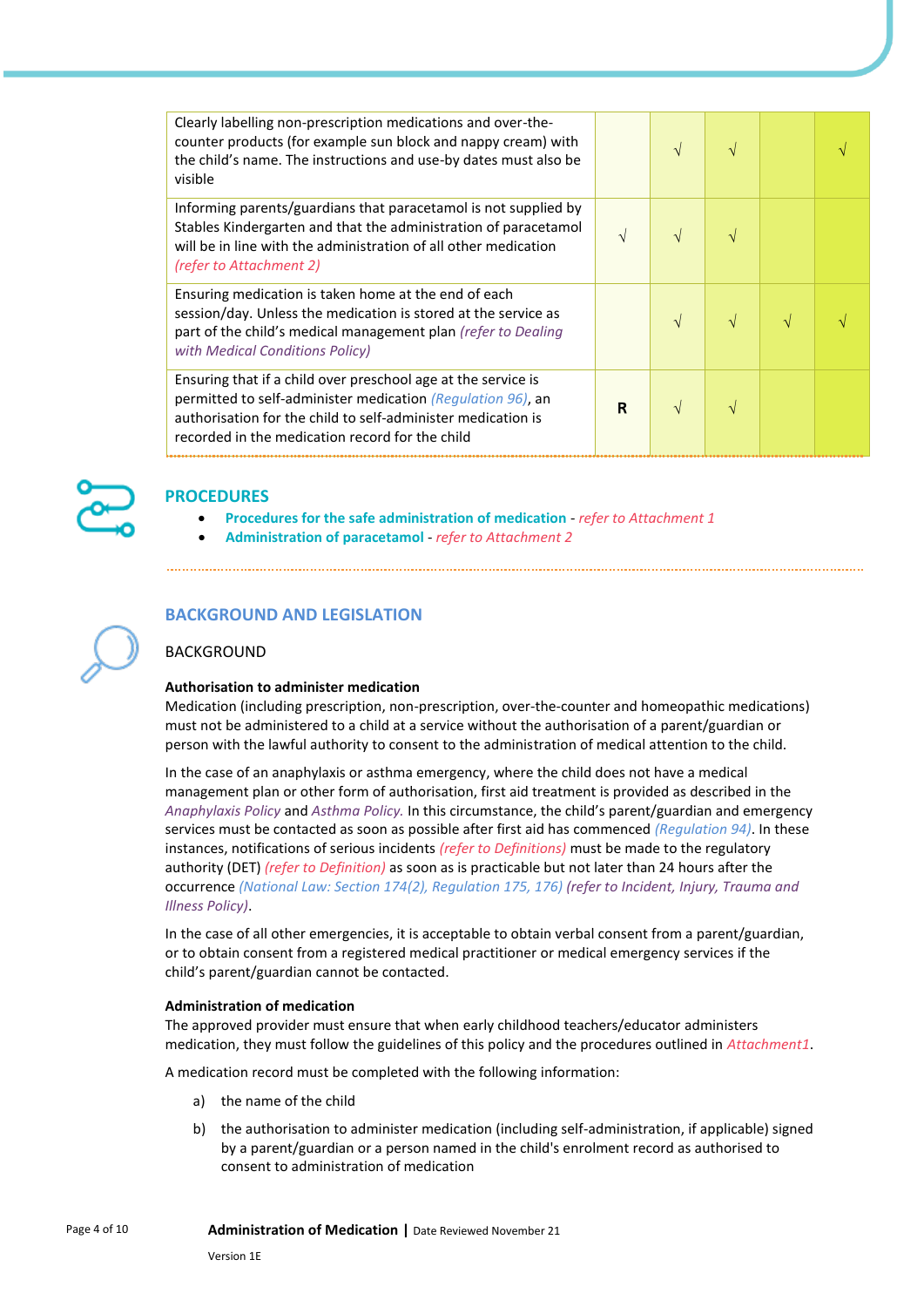- c) the name of the medication to be administered
- d) the time and date the medication was last administered
- e) the time and date or the circumstances under which the medication should be next administered
- f) the dosage of the medication to be administered
- g) the manner in which the medication is to be administered
- h) if the medication is administered to the child:
	- i. the dosage that was administered
	- ii. the manner in which the medication was administered
	- iii. the time and date the medication was administered
	- iv. the name and signature of the person who administered the medication
	- v. the name and signature of the person who checked the dosage, if another person is required under *Regulation 95* to check the dosage and administration of the medication

#### LEGISLATION AND STANDARDS

Relevant legislation and standards include but are not limited to:

- Education and Care Services National Law Act 2010
- Education and Care Services National Regulations 2011
- Health Records Act 2001 (Vic)
- National Quality Standard, Quality Area 2: Children's Health and Safety
- Occupational Health and Safety Act 2004 (Vic)
- Public Health and Wellbeing Act 2008 (Vic)
- Public Health and Wellbeing Regulations 2009 (Vic)
- Therapeutic Goods Act 1989 (Cth)

#### The most current amendments to listed legislation can be found at:

- Victorian Legislation Victorian Law Today: [www.legislation.vic.gov.au](http://www.legislation.vic.gov.au/)
- Commonwealth Legislation Federal Register of Legislation: [www.legislation.gov.au](http://www.legislation.gov.au/)

#### **DEFINITIONS**

**Approved first aid qualification:** The list of approved first aid qualifications, anaphylaxis management and emergency asthma management training is published on the ACECQA website: [www.acecqa.gov.au](https://www.acecqa.gov.au/)

**Illness:** Any sickness and/or associated symptoms that affect the child's normal participation in the activities or program at the service.

**Infectious disease:** A disease that can be spread, for example, by air, water or interpersonal contact. An infectious disease is designated under Victorian Law or by a health authority (however described) as a disease that would require the infected person to be excluded from an education and care service.

**Injury:** Any harm or damage to a person.

**Medication:** Prescribed and non-prescribed medication as defined below.

**Medication record:** Contains details for each child to whom medication is to be administered by the service. This includes the child's name, signed authorisation to administer medication and a record of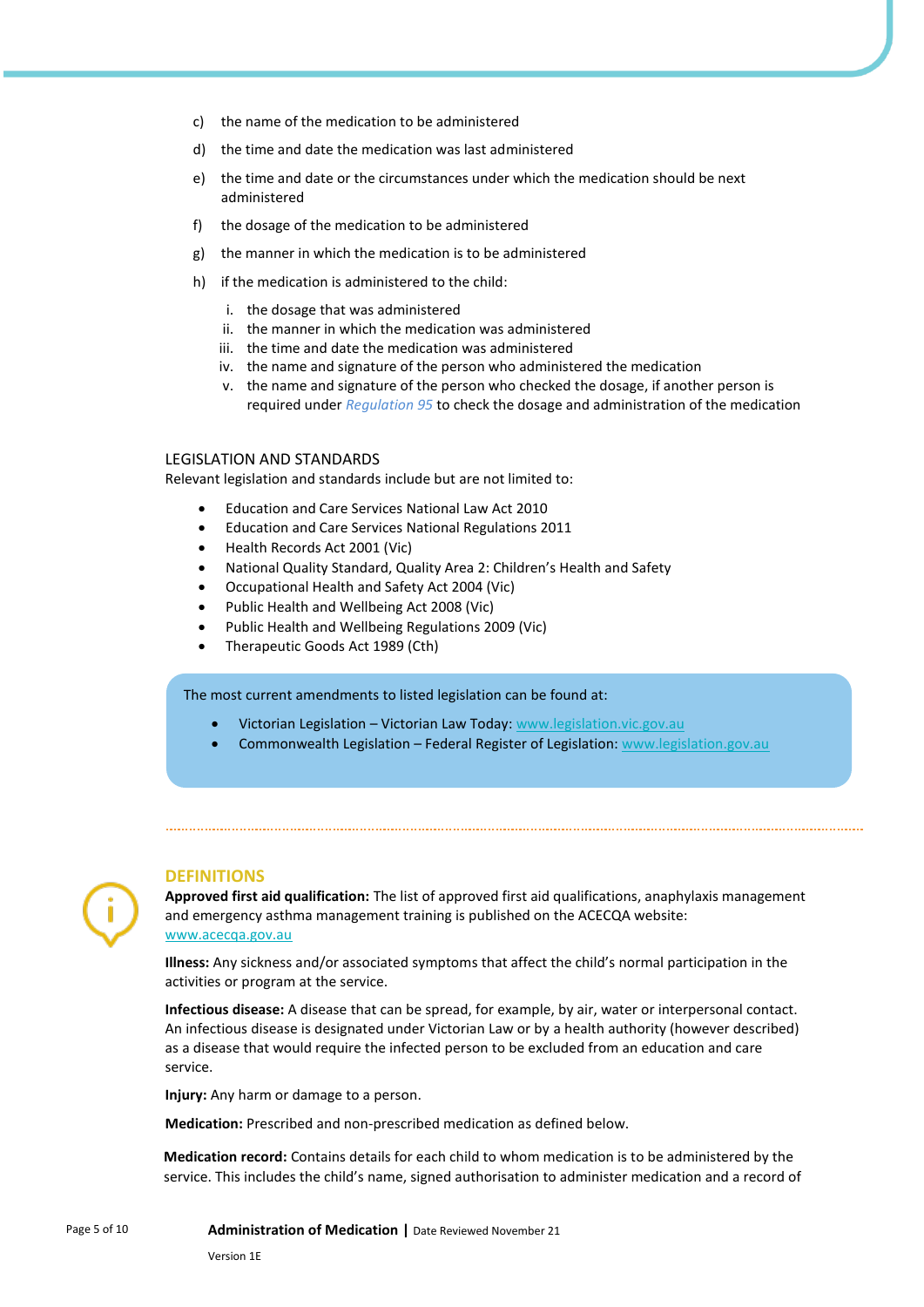the medication administered, including time, date, dosage, manner of administration, name and signature of person administering the medication and of the person checking the medication, if required (Regulation 92). A sample medication record is available on the ACECQA website.

**Non-prescribed/over-the-counter medication:** Refers to medicine that you can buy without a prescription, including vitamins and cultural herbs or homeopathic medications that may have been recommended by an alternative health care professional such as a naturopath.

**Prescribed medication:** Medicine, as defined in the *Therapeutic Goods Act 1989 (Cth)*, that is:

- authorised by a health care professional
- dispensed by a health care professional with a printed label that includes the name of the child being prescribed the medication, the medication dosage and expiry date.

**Serious incident:** A serious incident (regulation 12) is defined as any of the following:

• the death of a child while being educated and cared for at the service or following an incident at the service

• any incident involving serious injury or trauma while the child is being educated and cared for, which

– a reasonable person would consider required urgent medical attention from a registered medical practitioner; or

 $-$  the child attended or ought reasonably to have attended a hospital e.g. a broken limb\*

• any incident involving serious illness of a child while that child is being educated and cared for by a service for which the child attended, or ought reasonably to have attended, a hospital e.g. severe asthma attack, seizure, or anaphylaxis\*

– \*NOTE: In some cases (for example rural and remote locations) a General Practitioner conducts consultation from the hospital site. Only treatment related to serious injury or illness or trauma are required to be notified, not other health matters

• any emergency for which emergency services attended. NOTE: This means an incident, situation, or event where there is an imminent or severe risk to the health, safety or wellbeing of a person/s at an education and care service. It does not mean an incident where emergency services attended as a precaution

- a child appears to be missing or cannot be accounted for at the service
- a child appears to have been taken or removed from the service in a manner that contravenes the National Regulations
- a child was mistakenly locked in or out of the service premises or any part of the premises.

Examples of serious incidents include amputation (e.g. removal of fingers), anaphylactic reaction requiring hospitalisation, asthma requiring hospitalisation, broken bone/fractures, bronchiolitis, burns, diarrhoea requiring hospitalisation, epileptic seizures, head injuries, measles, meningococcal infection, sexual assault, witnessing violence or a frightening event.



## **SOURCES AND RELATED POLICIES**

#### SOURCES

- Australian Children's Education and Care Quality Authority (ACECQA), Medication Record sample template: [https://www.acecqa.gov.au/resources/applications/sample-forms-and](https://www.acecqa.gov.au/resources/applications/sample-forms-and-templates)[templates](https://www.acecqa.gov.au/resources/applications/sample-forms-and-templates)
- Allergy & Anaphylaxis Australia[: https://allergyfacts.org.au/](https://allergyfacts.org.au/)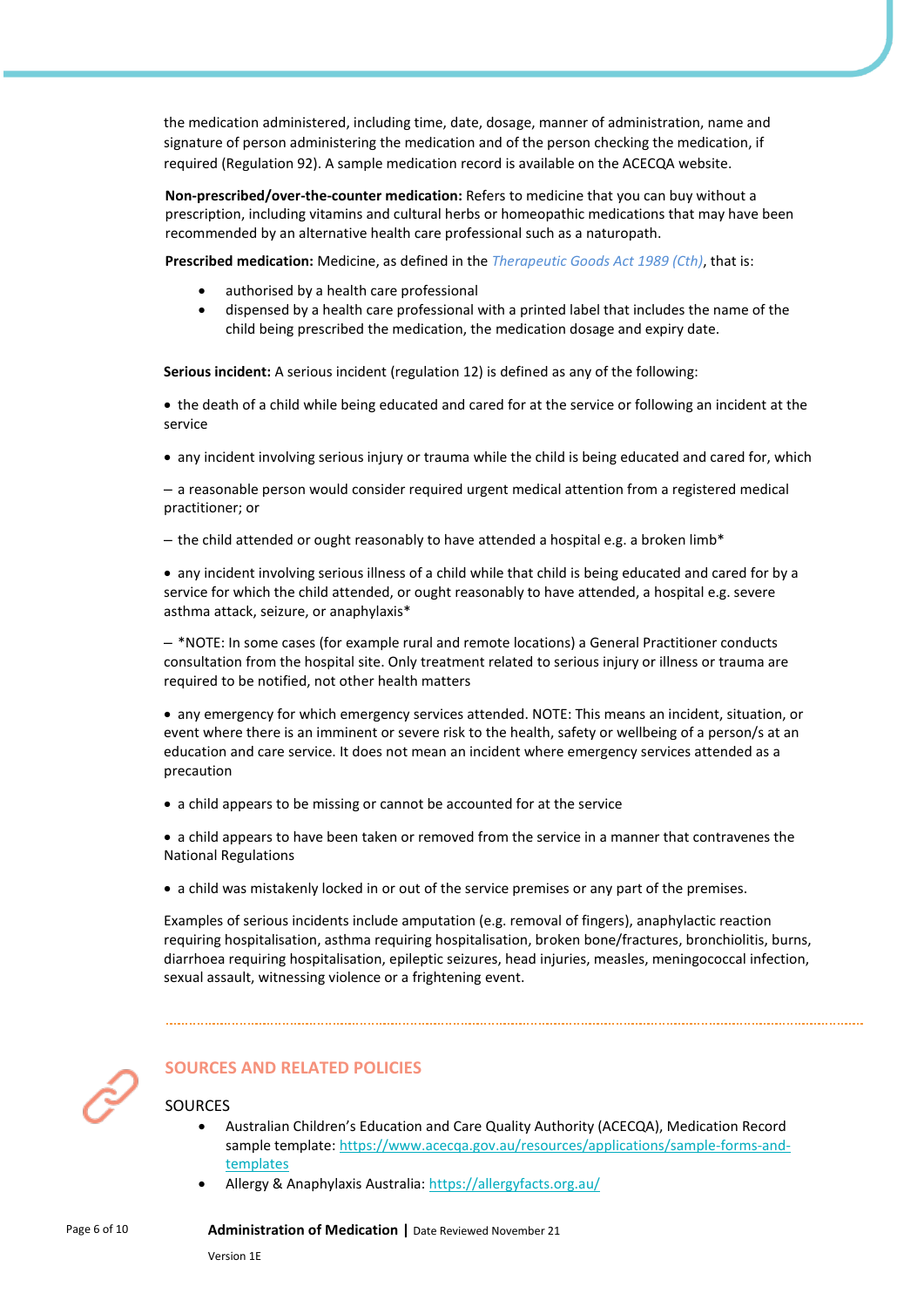- Asthma Australia[: www.asthma.org.au](https://asthma.org.au/)
- Department of Health[: https://www2.health.vic.gov.au/](https://www2.health.vic.gov.au/)
- Guide to the Education and Care Services National Law and the Education and Care Services National Regulations 2011: [www.acecqa.gov.au](https://www.acecqa.gov.au/)
- Guide to the National Quality Standard (ACECQA): [www.acecqa.gov.au](https://www.acecqa.gov.au/)
- Healthdirect: [www.healthdirect.gov.au](http://www.healthdirect.gov.au/)

#### RELATED POLICIES

- Acceptance and Refusal of Authorisation
- Administration of First Aid
- Anaphylaxis
- Asthma
- Dealing with Infectious Diseases
- Dealing with Medical Conditions
- Diabetes
- Enrolment and Orientation
- **Epilepsy**
- Excursions and Service Events
- Incident, Injury, Trauma and Illness
- Privacy and Confidentiality

## **EVALUATION**

In order to assess whether the values and purposes of the policy have been achieved, the approved provider will:

- regularly seek feedback from everyone affected by the policy regarding its effectiveness
- monitor the implementation, compliance, complaints and incidents in relation to this policy
- keep the policy up to date with current legislation, research, policy and best practice
- revise the policy and procedures as part of the service's policy review cycle, or as required
- notifying all stakeholders affected by this policy at least 14 days before making any significant changes to this policy or its procedures, unless a lesser period is necessary due to risk *(Regulation 172 (2))*.

## **ATTACHMENTS**

- Attachment 1: Procedures for the safe administration of medication
- Attachment 2: Administration of paracetamol



#### **AUTHORISATION**

This policy was adopted by the approved provider of Stables Kindergarten on 15th November 2021

#### **REVIEW DATE:** 15/11/2023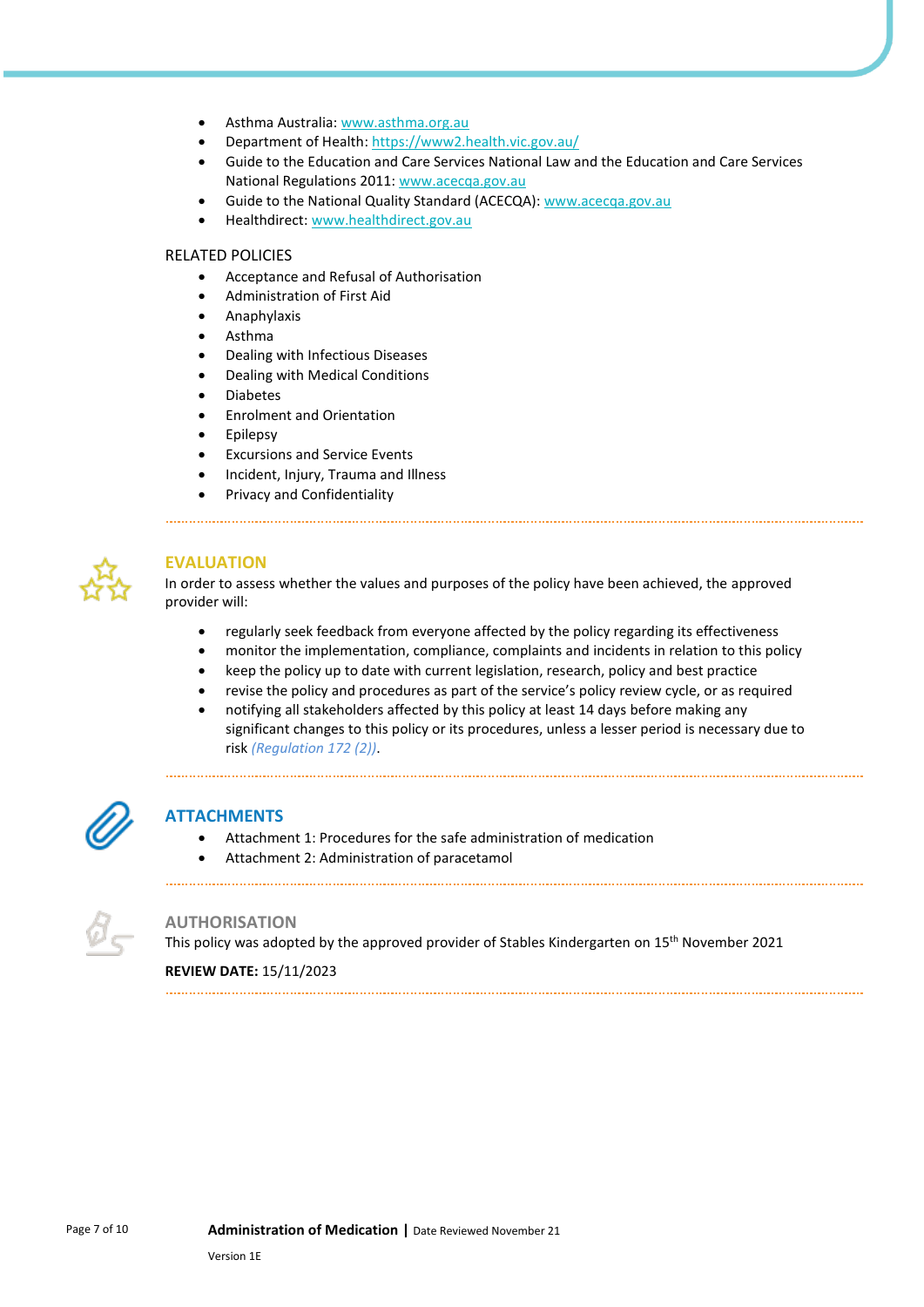# **ATTACHMENT 1. PROCEDURES FOR THE SAFE ADMINISTRATION OF MEDICATION**

## **Medication can only be administered:**

- if it has been prescribed by a registered medical practitioner, from its original container with the original label including the name of the child for whom it is prescribed, before the expiry or use-by date, or
- from its original container, with the original label and instructions and before the expiry or use-by date, and in accordance with any instructions attached to the medication or provided by a registered medical practitioner, either verbally or in writing.

Two staff, one of whom must be an educator, are responsible for the administration of any medication <sup>1</sup>. At least one of these persons must hold a current approved first aid qualification.

One person will check the details (including dosage and the identity of the child who is given the medication) and witness its administration, while the other person will administer the medication *(Regulation 95(c))*.

Before administering any medication to a child, it is extremely important for staff to check if the child has any allergies to the medication being administered.

#### **Procedure for administration of medication:**

- 1. Wash and dry hands thoroughly before administering any medication. If appropriate, gloves are recommended wherever possible.
- 2. Check the medication record to confirm date, time, dosage and the child to whom the medication is to be administered.
- 3. Check that prescription medication:
	- is in its original container, bearing the original label and instructions
	- is the correct medication, as listed in the medication record
	- has the child's name on it (if the medication was prescribed by a registered medical practitioner)
	- is the required dosage, as listed in the medication record
	- has not passed its expiry date.
- 4. Check that non-prescription medication:
	- is in the original container, bearing the original label and instructions
	- is the correct medication, as listed in the medication record
	- has the child's name on it
	- is the required dosage, as listed in the medication record
	- has not passed its expiry date.
- 5. When administering the medication, ensure that:
	- the identity of the child is confirmed and matched to the specific medication
	- the correct dosage is given
	- the medication is administered in accordance with the instructions attached to the medication, or any written or verbal instructions provided by a registered medical practitioner
	- both staff members complete the medication record *(Regulation 92(3)(h))* and store any remaining medication appropriately, such as in the refrigerator if required
	- one person will check the details (including dosage and the identity of the child who is given the medication) and witness its administration, while the other person will administer the medication and monitor the effect of the medication *(Regulation 95(c))*
	- inform the parent/guardian on arrival to collect the child that medication has been administered and ensure that the parent/guardian completes the required details in the medication record.

#### **Administration of medication for ongoing medical conditions**

Where a child is diagnosed with a condition that requires ongoing medication or medication to be administered in emergencies, parents/guardians may authorise the administration of the medication for a defined period. In these cases:

 $1$  Note: under Regulation 95(c), this is not a requirement in an education and care service that is permitted to have only one educator to educate and care for children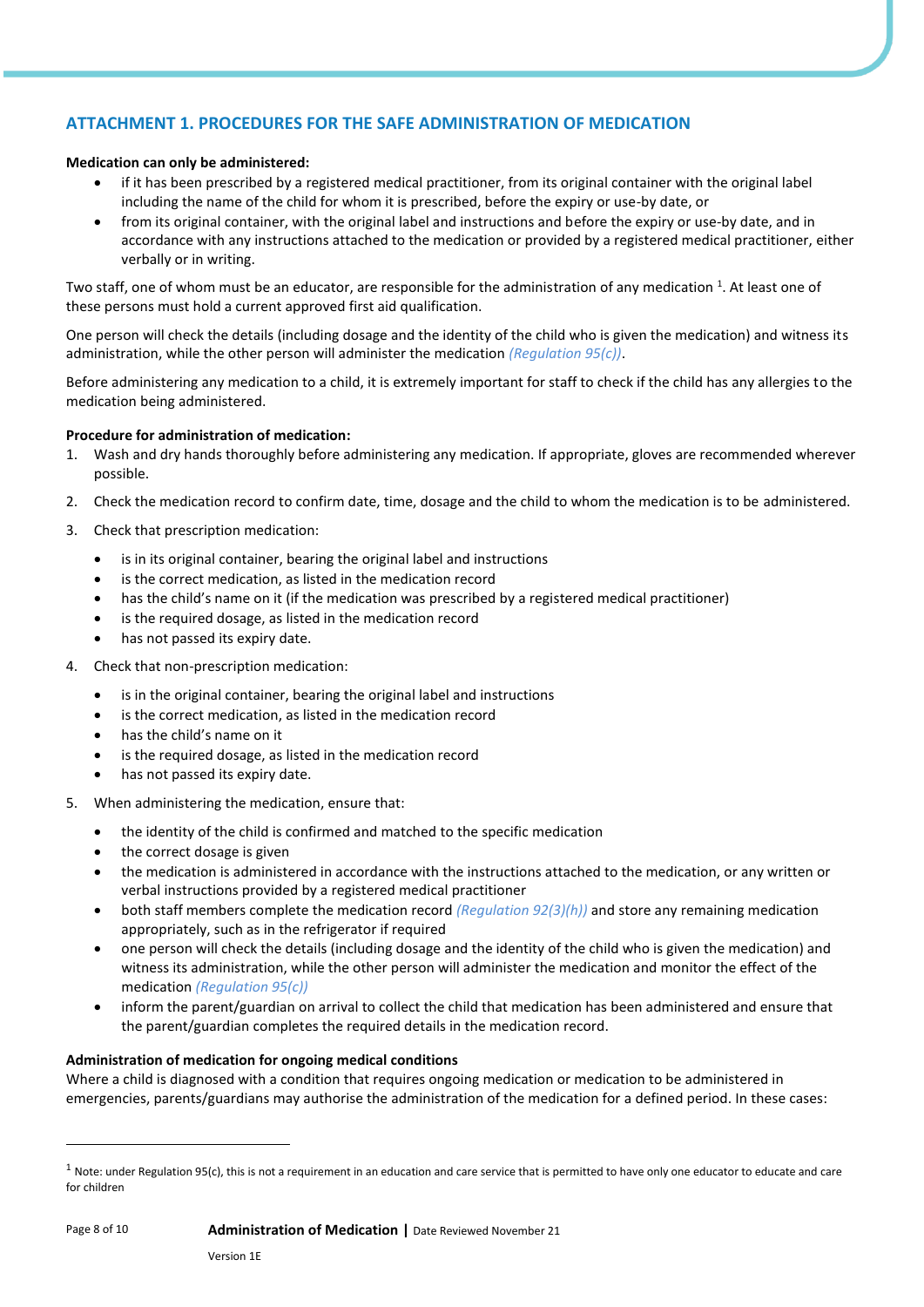- a medical management plan completed by the child's doctor should be provided and attached to the child's enrolment form (and on display, where appropriate)
- the medical management plan should define:
	- o the name of the medication, dosage and frequency of administration
	- o conditions under which medication should be administered
	- o what actions, if any, should be taken following the administration of the medication
	- o when the plan will be reviewed.
- when medication is required under these circumstances, staff should:
	- o follow the procedures listed above
	- o ensure that the required details are completed in the medication record
	- o notify the parents as soon as is practicable.

Refer to the *Dealing with Medical Conditions Policy* for further information.